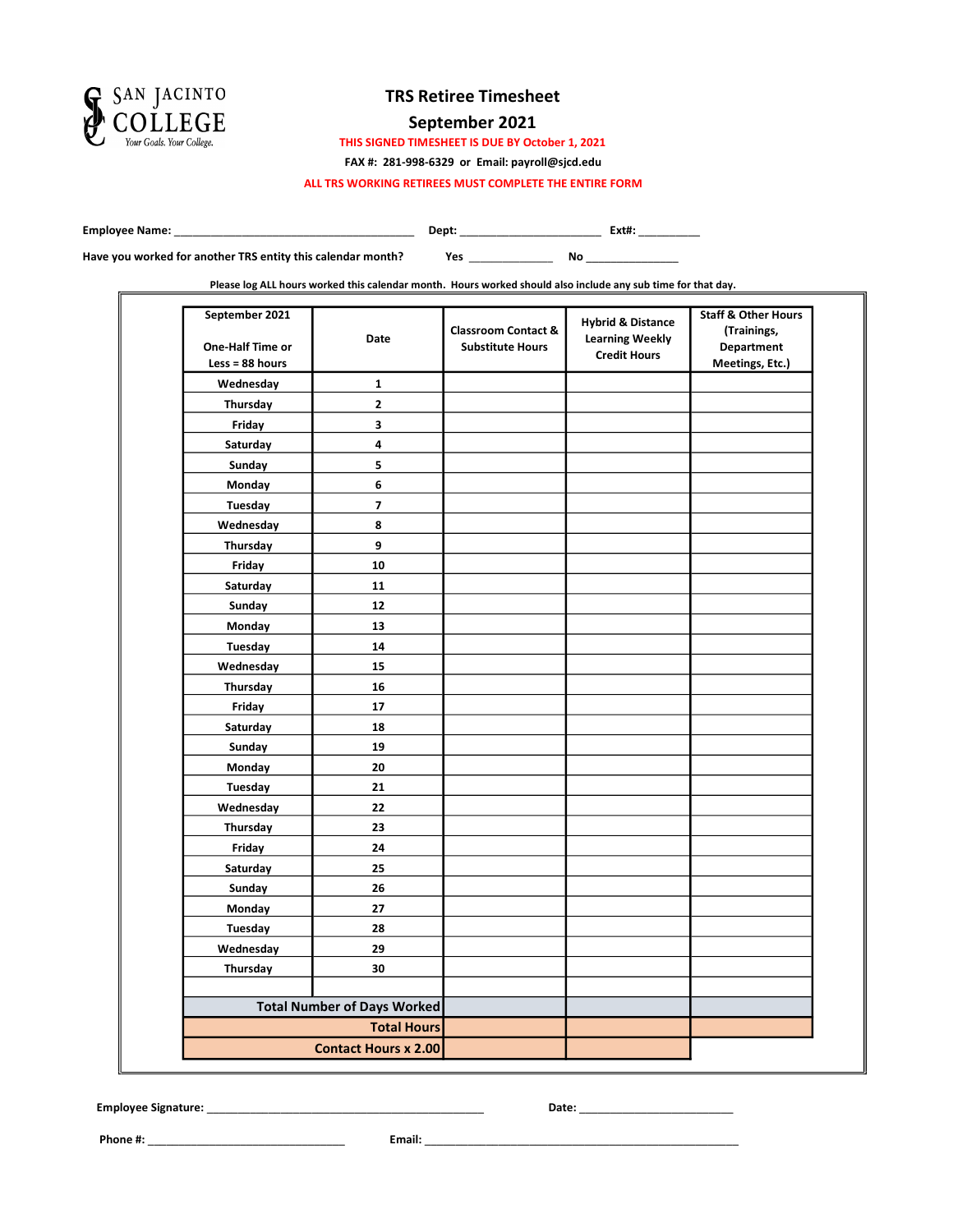

### October 2021

THIS SIGNED TIMESHEET IS DUE BY November 1, 2021

FAX #: 281-998-6329 or Email: payroll@sjcd.edu

ALL TRS WORKING RETIREES MUST COMPLETE THE ENTIRE FORM

Employee Name: \_\_\_\_\_\_\_\_\_\_\_\_\_\_\_\_\_\_\_\_\_\_\_\_\_\_\_\_\_\_\_\_\_\_\_\_\_\_\_ Dept: \_\_\_\_\_\_\_\_\_\_\_\_\_\_\_\_\_\_\_\_\_\_\_ Ext#: \_\_\_\_\_\_\_\_\_\_

Have you worked for another TRS entity this calendar month?

Yes \_\_\_\_\_\_\_\_\_\_\_\_\_\_\_ No \_\_\_\_\_\_\_\_\_\_\_\_\_\_\_

Please log ALL hours worked this calendar month. Hours worked should also include any sub time for that day.

| October 2021<br>One-Half Time or<br>$Less = 84 hours$ | Date                               | <b>Classroom Contact &amp;</b><br><b>Substitute Hours</b> | <b>Hybrid &amp; Distance</b><br><b>Learning Weekly</b><br><b>Credit Hours</b> | <b>Staff &amp; Other Hours</b><br>(Trainings,<br><b>Department</b><br>Meetings, Etc.) |
|-------------------------------------------------------|------------------------------------|-----------------------------------------------------------|-------------------------------------------------------------------------------|---------------------------------------------------------------------------------------|
| Friday                                                | 1                                  |                                                           |                                                                               |                                                                                       |
| Saturday                                              | $\mathbf 2$                        |                                                           |                                                                               |                                                                                       |
| Sunday                                                | 3                                  |                                                           |                                                                               |                                                                                       |
| Monday                                                | 4                                  |                                                           |                                                                               |                                                                                       |
| Tuesday                                               | 5                                  |                                                           |                                                                               |                                                                                       |
| Wednesday                                             | 6                                  |                                                           |                                                                               |                                                                                       |
| Thursday                                              | $\overline{\phantom{a}}$           |                                                           |                                                                               |                                                                                       |
| Friday                                                | 8                                  |                                                           |                                                                               |                                                                                       |
| Saturday                                              | 9                                  |                                                           |                                                                               |                                                                                       |
| Sunday                                                | 10                                 |                                                           |                                                                               |                                                                                       |
| Monday                                                | 11                                 |                                                           |                                                                               |                                                                                       |
| Tuesday                                               | $12$                               |                                                           |                                                                               |                                                                                       |
| Wednesday                                             | 13                                 |                                                           |                                                                               |                                                                                       |
| Thursday                                              | 14                                 |                                                           |                                                                               |                                                                                       |
| Friday                                                | 15                                 |                                                           |                                                                               |                                                                                       |
| Saturday                                              | 16                                 |                                                           |                                                                               |                                                                                       |
| Sunday                                                | 17                                 |                                                           |                                                                               |                                                                                       |
| Monday                                                | 18                                 |                                                           |                                                                               |                                                                                       |
| Tuesday                                               | 19                                 |                                                           |                                                                               |                                                                                       |
| Wednesday                                             | 20                                 |                                                           |                                                                               |                                                                                       |
| Thursday                                              | 21                                 |                                                           |                                                                               |                                                                                       |
| Friday                                                | 22                                 |                                                           |                                                                               |                                                                                       |
| Saturday                                              | 23                                 |                                                           |                                                                               |                                                                                       |
| Sunday                                                | 24                                 |                                                           |                                                                               |                                                                                       |
| Monday                                                | 25                                 |                                                           |                                                                               |                                                                                       |
| Tuesday                                               | 26                                 |                                                           |                                                                               |                                                                                       |
| Wednesday                                             | 27                                 |                                                           |                                                                               |                                                                                       |
| Thursday                                              | 28                                 |                                                           |                                                                               |                                                                                       |
| Friday                                                | 29                                 |                                                           |                                                                               |                                                                                       |
| Saturday                                              | 30                                 |                                                           |                                                                               |                                                                                       |
| Sunday                                                | 31                                 |                                                           |                                                                               |                                                                                       |
|                                                       | <b>Total Number of Days Worked</b> |                                                           |                                                                               |                                                                                       |
|                                                       | <b>Total Hours</b>                 |                                                           |                                                                               |                                                                                       |
|                                                       | <b>Contact Hours x 2.00</b>        |                                                           |                                                                               |                                                                                       |

Employee Signature: \_\_\_\_\_\_\_\_\_\_\_\_\_\_\_\_\_\_\_\_\_\_\_\_\_\_\_\_\_\_\_\_\_\_\_\_\_\_\_\_\_\_\_\_\_ Date: \_\_\_\_\_\_\_\_\_\_\_\_\_\_\_\_\_\_\_\_\_\_\_\_\_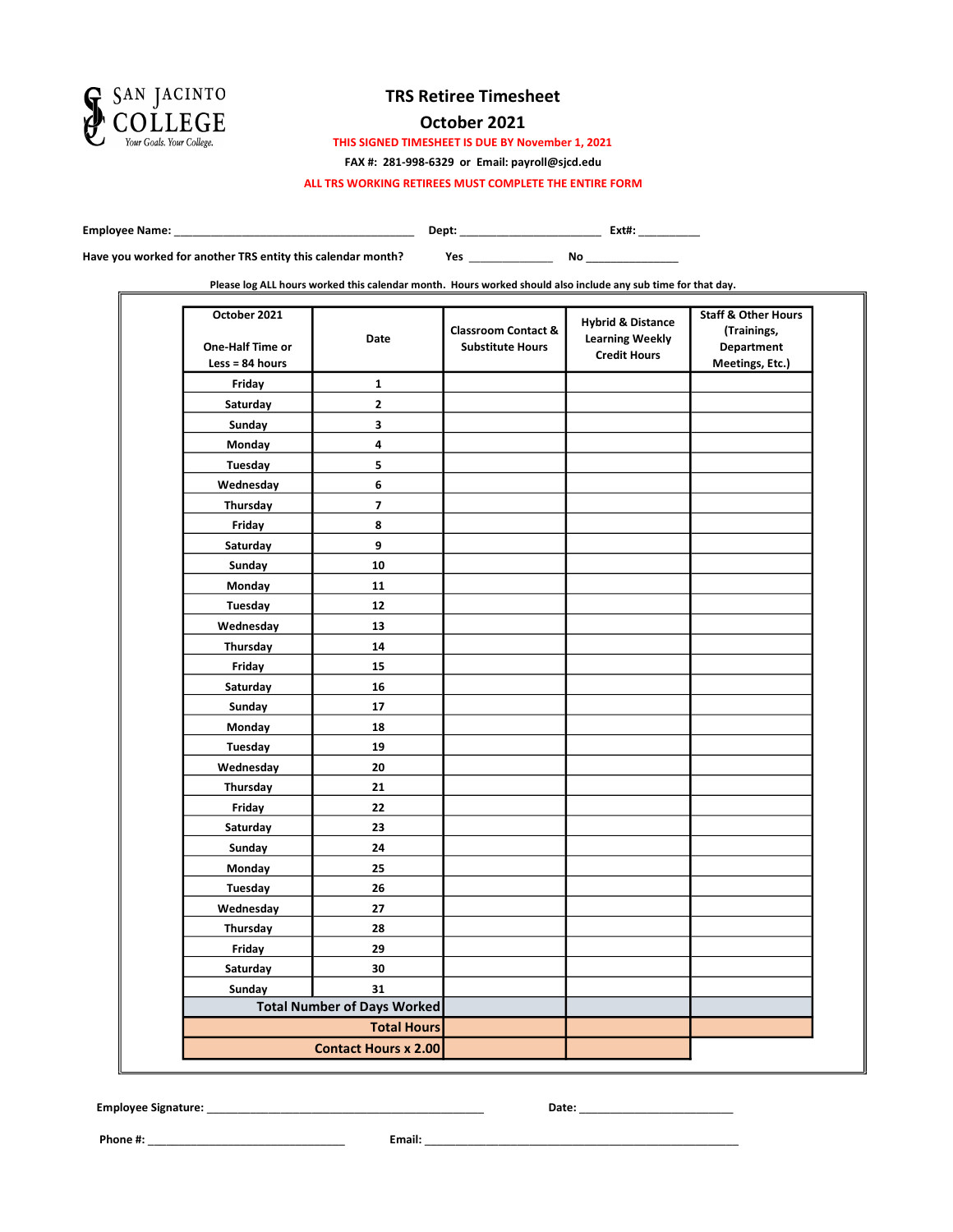

#### November 2021

THIS SIGNED TIMESHEET IS DUE BY December 1, 2021

FAX #: 281-998-6329 or Email: payroll@sjcd.edu

ALL TRS WORKING RETIREES MUST COMPLETE THE ENTIRE FORM

Employee Name: \_\_\_\_\_\_\_\_\_\_\_\_\_\_\_\_\_\_\_\_\_\_\_\_\_\_\_\_\_\_\_\_\_\_\_\_\_\_\_ Dept: \_\_\_\_\_\_\_\_\_\_\_\_\_\_\_\_\_\_\_\_\_\_\_ Ext#: \_\_\_\_\_\_\_\_\_\_

Yes \_\_\_\_\_\_\_\_\_\_\_\_\_\_\_ No \_\_\_\_\_\_\_\_\_\_\_\_\_\_\_ Have you worked for another TRS entity this calendar month?

Please log ALL hours worked this calendar month. Hours worked should also include any sub time for that day.

| November 2021<br>One-Half Time or<br>Less = $92$ hours | Date                               | <b>Classroom Contact &amp;</b><br><b>Substitute Hours</b> | <b>Hybrid &amp; Distance</b><br><b>Learning Weekly</b><br><b>Credit Hours</b> | <b>Staff &amp; Other Hours</b><br>(Trainings,<br><b>Department</b><br>Meetings, Etc.) |
|--------------------------------------------------------|------------------------------------|-----------------------------------------------------------|-------------------------------------------------------------------------------|---------------------------------------------------------------------------------------|
| Monday                                                 | $\mathbf{1}$                       |                                                           |                                                                               |                                                                                       |
| Tuesday                                                | $\mathbf{2}$                       |                                                           |                                                                               |                                                                                       |
| Wednesday                                              | 3                                  |                                                           |                                                                               |                                                                                       |
| Thursday                                               | 4                                  |                                                           |                                                                               |                                                                                       |
| Friday                                                 | 5                                  |                                                           |                                                                               |                                                                                       |
| Saturday                                               | 6                                  |                                                           |                                                                               |                                                                                       |
| Sunday                                                 | $\overline{\phantom{a}}$           |                                                           |                                                                               |                                                                                       |
| Monday                                                 | 8                                  |                                                           |                                                                               |                                                                                       |
| Tuesday                                                | 9                                  |                                                           |                                                                               |                                                                                       |
| Wednesday                                              | 10                                 |                                                           |                                                                               |                                                                                       |
| Thursday                                               | 11                                 |                                                           |                                                                               |                                                                                       |
| Friday                                                 | 12                                 |                                                           |                                                                               |                                                                                       |
| Saturday                                               | 13                                 |                                                           |                                                                               |                                                                                       |
| Sunday                                                 | 14                                 |                                                           |                                                                               |                                                                                       |
| Monday                                                 | 15                                 |                                                           |                                                                               |                                                                                       |
| Tuesday                                                | 16                                 |                                                           |                                                                               |                                                                                       |
| Wednesday                                              | 17                                 |                                                           |                                                                               |                                                                                       |
| Thursday                                               | 18                                 |                                                           |                                                                               |                                                                                       |
| Friday                                                 | 19                                 |                                                           |                                                                               |                                                                                       |
| Saturday                                               | 20                                 |                                                           |                                                                               |                                                                                       |
| Sunday                                                 | 21                                 |                                                           |                                                                               |                                                                                       |
| Monday                                                 | 22                                 |                                                           |                                                                               |                                                                                       |
| Tuesday                                                | 23                                 |                                                           |                                                                               |                                                                                       |
| Wednesday                                              | 24                                 |                                                           |                                                                               |                                                                                       |
| Thursday                                               | 25                                 |                                                           |                                                                               |                                                                                       |
| Friday                                                 | 26                                 |                                                           |                                                                               |                                                                                       |
| Saturday                                               | 27                                 |                                                           |                                                                               |                                                                                       |
| Sunday                                                 | 28                                 |                                                           |                                                                               |                                                                                       |
| Monday                                                 | 29                                 |                                                           |                                                                               |                                                                                       |
| Tuesday                                                | 30                                 |                                                           |                                                                               |                                                                                       |
|                                                        |                                    |                                                           |                                                                               |                                                                                       |
|                                                        | <b>Total Number of Days Worked</b> |                                                           |                                                                               |                                                                                       |
|                                                        | <b>Total Hours</b>                 |                                                           |                                                                               |                                                                                       |
|                                                        | <b>Contact Hours x 2.00</b>        |                                                           |                                                                               |                                                                                       |

Employee Signature: \_\_\_\_\_\_\_\_\_\_\_\_\_\_\_\_\_\_\_\_\_\_\_\_\_\_\_\_\_\_\_\_\_\_\_\_\_\_\_\_\_\_\_\_\_ Date: \_\_\_\_\_\_\_\_\_\_\_\_\_\_\_\_\_\_\_\_\_\_\_\_\_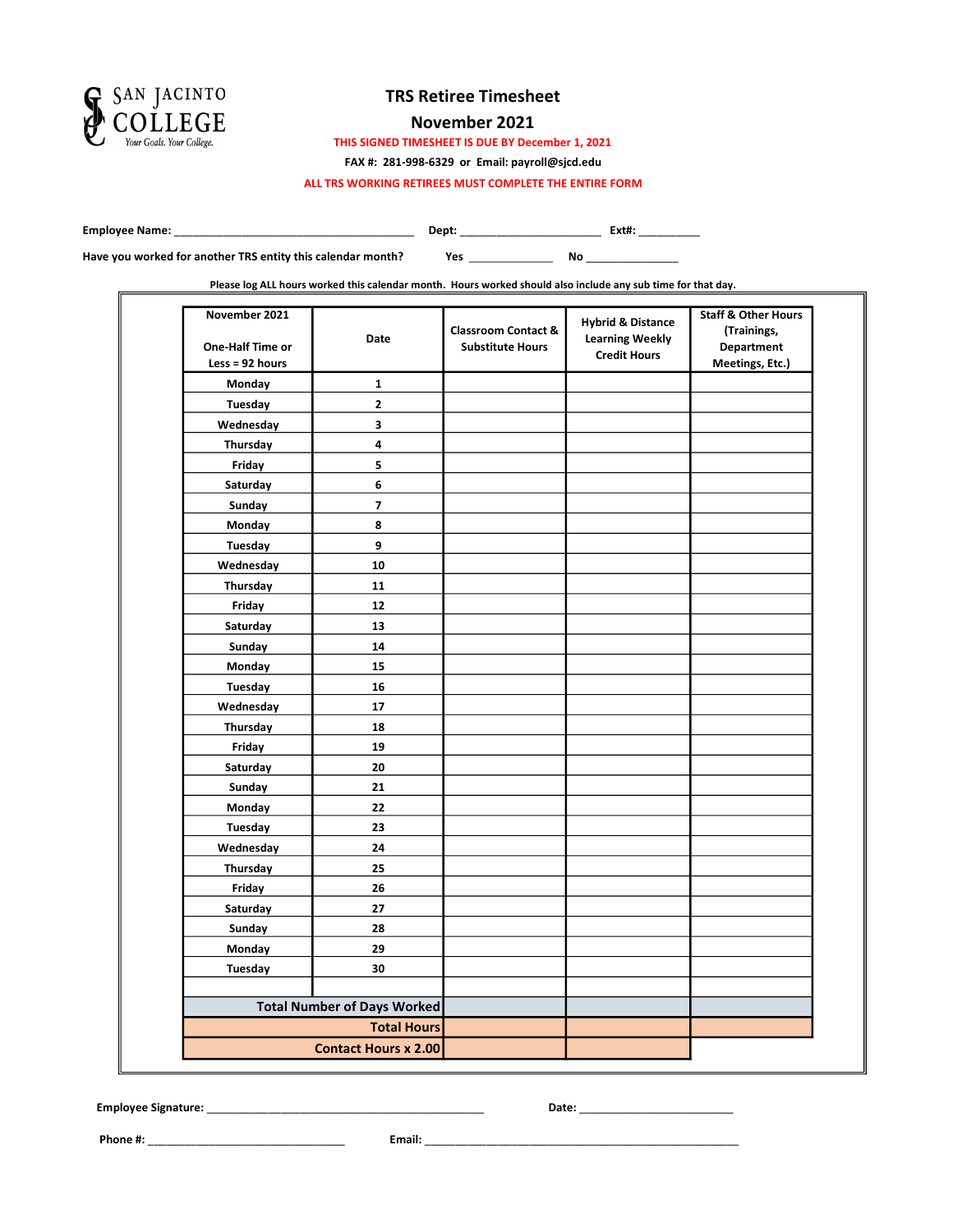

#### December 2021

THIS SIGNED TIMESHEET IS DUE BY January 1, 2022

FAX #: 281-998-6329 or Email: payroll@sjcd.edu

ALL TRS WORKING RETIREES MUST COMPLETE THE ENTIRE FORM

Employee Name: \_\_\_\_\_\_\_\_\_\_\_\_\_\_\_\_\_\_\_\_\_\_\_\_\_\_\_\_\_\_\_\_\_\_\_\_\_\_\_ Dept: \_\_\_\_\_\_\_\_\_\_\_\_\_\_\_\_\_\_\_\_\_\_\_ Ext#: \_\_\_\_\_\_\_\_\_\_

Have you worked for another TRS entity this calendar month?

Yes \_\_\_\_\_\_\_\_\_\_\_\_\_\_\_ No \_\_\_\_\_\_\_\_\_\_\_\_\_\_\_

Please log ALL hours worked this calendar month. Hours worked should also include any sub time for that day.

| December 2021<br>One-Half Time or<br>Less = $92$ hours | Date                               | <b>Classroom Contact &amp;</b><br><b>Substitute Hours</b> | <b>Hybrid &amp; Distance</b><br><b>Learning Weekly</b><br><b>Credit Hours</b> | <b>Staff &amp; Other Hours</b><br>(Trainings,<br><b>Department</b><br>Meetings, Etc.) |
|--------------------------------------------------------|------------------------------------|-----------------------------------------------------------|-------------------------------------------------------------------------------|---------------------------------------------------------------------------------------|
| Wednesday                                              | 1                                  |                                                           |                                                                               |                                                                                       |
| Thursday                                               | $\mathbf{2}$                       |                                                           |                                                                               |                                                                                       |
| Friday                                                 | 3                                  |                                                           |                                                                               |                                                                                       |
| Saturday                                               | 4                                  |                                                           |                                                                               |                                                                                       |
| Sunday                                                 | 5                                  |                                                           |                                                                               |                                                                                       |
| Monday                                                 | 6                                  |                                                           |                                                                               |                                                                                       |
| Tuesday                                                | $\overline{\phantom{a}}$           |                                                           |                                                                               |                                                                                       |
| Wednesday                                              | 8                                  |                                                           |                                                                               |                                                                                       |
| Thursday                                               | 9                                  |                                                           |                                                                               |                                                                                       |
| Friday                                                 | 10                                 |                                                           |                                                                               |                                                                                       |
| Saturday                                               | 11                                 |                                                           |                                                                               |                                                                                       |
| Sunday                                                 | 12                                 |                                                           |                                                                               |                                                                                       |
| Monday                                                 | 13                                 |                                                           |                                                                               |                                                                                       |
| Tuesday                                                | 14                                 |                                                           |                                                                               |                                                                                       |
| Wednesday                                              | 15                                 |                                                           |                                                                               |                                                                                       |
| Thursday                                               | 16                                 |                                                           |                                                                               |                                                                                       |
| Friday                                                 | 17                                 |                                                           |                                                                               |                                                                                       |
| Saturday                                               | 18                                 |                                                           |                                                                               |                                                                                       |
| Sunday                                                 | 19                                 |                                                           |                                                                               |                                                                                       |
| Monday                                                 | 20                                 |                                                           |                                                                               |                                                                                       |
| Tuesday                                                | 21                                 |                                                           |                                                                               |                                                                                       |
| Wednesday                                              | 22                                 |                                                           |                                                                               |                                                                                       |
| Thursday                                               | 23                                 |                                                           |                                                                               |                                                                                       |
| Friday                                                 | 24                                 |                                                           |                                                                               |                                                                                       |
| Saturday                                               | 25                                 |                                                           |                                                                               |                                                                                       |
| Sunday                                                 | 26                                 |                                                           |                                                                               |                                                                                       |
| Monday                                                 | 27                                 |                                                           |                                                                               |                                                                                       |
| Tuesday                                                | 28                                 |                                                           |                                                                               |                                                                                       |
| Wednesday                                              | 29                                 |                                                           |                                                                               |                                                                                       |
| Thursday                                               | 30                                 |                                                           |                                                                               |                                                                                       |
| Friday                                                 | 31                                 |                                                           |                                                                               |                                                                                       |
|                                                        | <b>Total Number of Days Worked</b> |                                                           |                                                                               |                                                                                       |
|                                                        | <b>Total Hours</b>                 |                                                           |                                                                               |                                                                                       |
|                                                        | <b>Contact Hours x 2.00</b>        |                                                           |                                                                               |                                                                                       |

Employee Signature: \_\_\_\_\_\_\_\_\_\_\_\_\_\_\_\_\_\_\_\_\_\_\_\_\_\_\_\_\_\_\_\_\_\_\_\_\_\_\_\_\_\_\_\_\_ Date: \_\_\_\_\_\_\_\_\_\_\_\_\_\_\_\_\_\_\_\_\_\_\_\_\_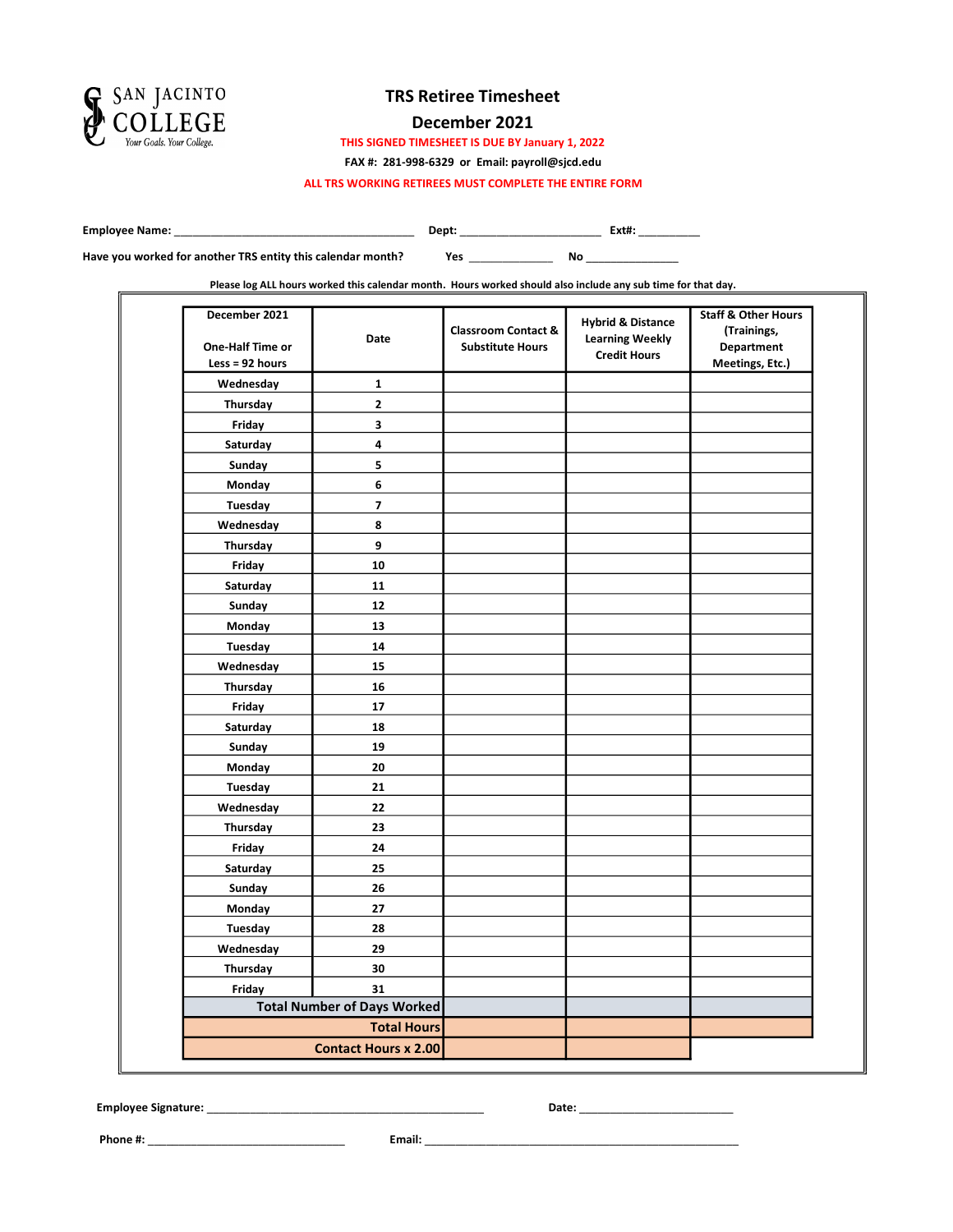

### January 2022

THIS SIGNED TIMESHEET IS DUE BY February 1, 2022

FAX #: 281-998-6329 or Email: payroll@sjcd.edu

ALL TRS WORKING RETIREES MUST COMPLETE THE ENTIRE FORM

Employee Name: \_\_\_\_\_\_\_\_\_\_\_\_\_\_\_\_\_\_\_\_\_\_\_\_\_\_\_\_\_\_\_\_\_\_\_\_\_\_\_ Dept: \_\_\_\_\_\_\_\_\_\_\_\_\_\_\_\_\_\_\_\_\_\_\_ Ext#: \_\_\_\_\_\_\_\_\_\_

Yes \_\_\_\_\_\_\_\_\_\_\_\_\_\_\_ No \_\_\_\_\_\_\_\_\_\_\_\_\_\_\_ Have you worked for another TRS entity this calendar month?

Please log ALL hours worked this calendar month. Hours worked should also include any sub time for that day.

| January 2022<br>One-Half Time or<br>$Less = 92 hours$ | Date                               | <b>Classroom Contact &amp;</b><br><b>Substitute Hours</b> | <b>Hybrid &amp; Distance</b><br><b>Learning Weekly</b><br><b>Credit Hours</b> | <b>Staff &amp; Other Hours</b><br>(Trainings,<br><b>Department</b><br>Meetings, Etc.) |
|-------------------------------------------------------|------------------------------------|-----------------------------------------------------------|-------------------------------------------------------------------------------|---------------------------------------------------------------------------------------|
| Saturday                                              | $\mathbf{1}$                       |                                                           |                                                                               |                                                                                       |
| Sunday                                                | $\mathbf 2$                        |                                                           |                                                                               |                                                                                       |
| Monday                                                | $\overline{\mathbf{3}}$            |                                                           |                                                                               |                                                                                       |
| Tuesday                                               | 4                                  |                                                           |                                                                               |                                                                                       |
| Wednesday                                             | 5                                  |                                                           |                                                                               |                                                                                       |
| Thursday                                              | 6                                  |                                                           |                                                                               |                                                                                       |
| Friday                                                | $\overline{\phantom{a}}$           |                                                           |                                                                               |                                                                                       |
| Saturday                                              | 8                                  |                                                           |                                                                               |                                                                                       |
| Sunday                                                | 9                                  |                                                           |                                                                               |                                                                                       |
| Monday                                                | 10                                 |                                                           |                                                                               |                                                                                       |
| Tuesday                                               | 11                                 |                                                           |                                                                               |                                                                                       |
| Wednesday                                             | 12                                 |                                                           |                                                                               |                                                                                       |
| Thursday                                              | 13                                 |                                                           |                                                                               |                                                                                       |
| Friday                                                | 14                                 |                                                           |                                                                               |                                                                                       |
| Saturday                                              | 15                                 |                                                           |                                                                               |                                                                                       |
| Sunday                                                | 16                                 |                                                           |                                                                               |                                                                                       |
| Monday                                                | 17                                 |                                                           |                                                                               |                                                                                       |
| Tuesday                                               | 18                                 |                                                           |                                                                               |                                                                                       |
| Wednesday                                             | 19                                 |                                                           |                                                                               |                                                                                       |
| Thursday                                              | 20                                 |                                                           |                                                                               |                                                                                       |
| Friday                                                | 21                                 |                                                           |                                                                               |                                                                                       |
| Saturday                                              | 22                                 |                                                           |                                                                               |                                                                                       |
| Sunday                                                | 23                                 |                                                           |                                                                               |                                                                                       |
| Monday                                                | 24                                 |                                                           |                                                                               |                                                                                       |
| Tuesday                                               | 25                                 |                                                           |                                                                               |                                                                                       |
| Wednesday                                             | 26                                 |                                                           |                                                                               |                                                                                       |
| Thursday                                              | 27                                 |                                                           |                                                                               |                                                                                       |
| Friday                                                | 28                                 |                                                           |                                                                               |                                                                                       |
| Saturday                                              | 29                                 |                                                           |                                                                               |                                                                                       |
| Sunday                                                | 30                                 |                                                           |                                                                               |                                                                                       |
| Monday                                                | 31                                 |                                                           |                                                                               |                                                                                       |
|                                                       | <b>Total Number of Days Worked</b> |                                                           |                                                                               |                                                                                       |
|                                                       | <b>Total Hours</b>                 |                                                           |                                                                               |                                                                                       |
|                                                       | <b>Contact Hours x 2.00</b>        |                                                           |                                                                               |                                                                                       |

Employee Signature: \_\_\_\_\_\_\_\_\_\_\_\_\_\_\_\_\_\_\_\_\_\_\_\_\_\_\_\_\_\_\_\_\_\_\_\_\_\_\_\_\_\_\_\_\_ Date: \_\_\_\_\_\_\_\_\_\_\_\_\_\_\_\_\_\_\_\_\_\_\_\_\_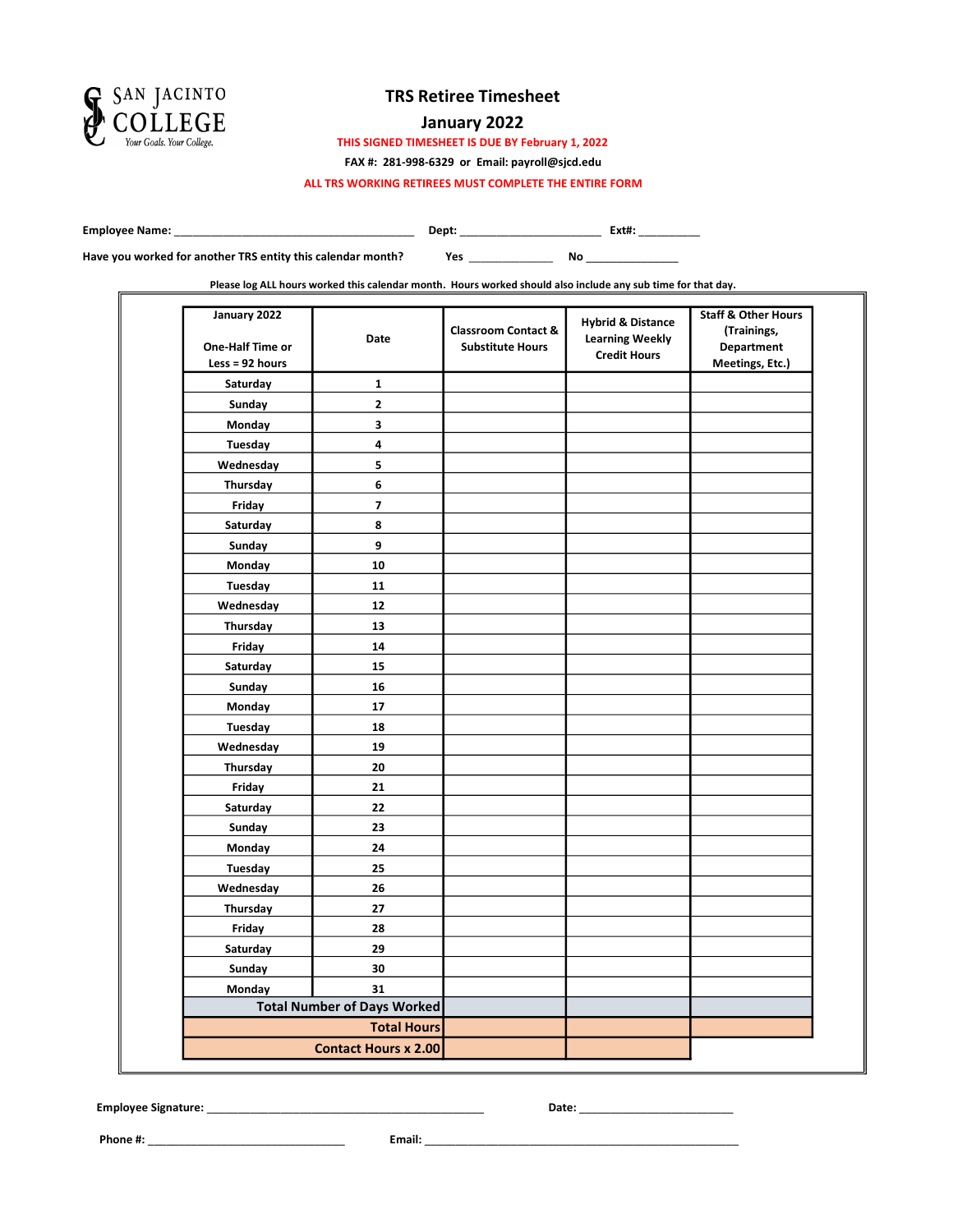

### February 2022

THIS SIGNED TIMESHEET IS DUE BY March 1, 2022

FAX #: 281-998-6329 or Email: payroll@sjcd.edu

ALL TRS WORKING RETIREES MUST COMPLETE THE ENTIRE FORM

Employee Name: \_\_\_\_\_\_\_\_\_\_\_\_\_\_\_\_\_\_\_\_\_\_\_\_\_\_\_\_\_\_\_\_\_\_\_\_\_\_\_ Dept: \_\_\_\_\_\_\_\_\_\_\_\_\_\_\_\_\_\_\_\_\_\_\_ Ext#: \_\_\_\_\_\_\_\_\_\_

Yes \_\_\_\_\_\_\_\_\_\_\_\_\_\_\_ No \_\_\_\_\_\_\_\_\_\_\_\_\_\_\_ Have you worked for another TRS entity this calendar month?

Please log ALL hours worked this calendar month. Hours worked should also include any sub time for that day.

| February 2022<br>One-Half Time or<br>Less = $92$ hours | <b>Date</b>                        | <b>Classroom Contact &amp;</b><br><b>Substitute Hours</b> | <b>Hybrid &amp; Distance</b><br><b>Learning Weekly</b><br><b>Credit Hours</b> | <b>Staff &amp; Other Hours</b><br>(Trainings,<br><b>Department</b><br>Meetings, Etc.) |
|--------------------------------------------------------|------------------------------------|-----------------------------------------------------------|-------------------------------------------------------------------------------|---------------------------------------------------------------------------------------|
| Tuesday                                                | 1                                  |                                                           |                                                                               |                                                                                       |
| Wednesday                                              | 2                                  |                                                           |                                                                               |                                                                                       |
| Thursday                                               | 3                                  |                                                           |                                                                               |                                                                                       |
| Friday                                                 | 4                                  |                                                           |                                                                               |                                                                                       |
| Saturday                                               | 5                                  |                                                           |                                                                               |                                                                                       |
| Sunday                                                 | 6                                  |                                                           |                                                                               |                                                                                       |
| Monday                                                 | 7                                  |                                                           |                                                                               |                                                                                       |
| <b>Tuesday</b>                                         | 8                                  |                                                           |                                                                               |                                                                                       |
| Wednesday                                              | 9                                  |                                                           |                                                                               |                                                                                       |
| Thursday                                               | 10                                 |                                                           |                                                                               |                                                                                       |
| Friday                                                 | 11                                 |                                                           |                                                                               |                                                                                       |
| Saturday                                               | 12                                 |                                                           |                                                                               |                                                                                       |
| Sunday                                                 | 13                                 |                                                           |                                                                               |                                                                                       |
| Monday                                                 | 14                                 |                                                           |                                                                               |                                                                                       |
| <b>Tuesday</b>                                         | 15                                 |                                                           |                                                                               |                                                                                       |
| Wednesday                                              | 16                                 |                                                           |                                                                               |                                                                                       |
| Thursday                                               | ${\bf 17}$                         |                                                           |                                                                               |                                                                                       |
| Friday                                                 | 18                                 |                                                           |                                                                               |                                                                                       |
| Saturday                                               | 19                                 |                                                           |                                                                               |                                                                                       |
| Sunday                                                 | 20                                 |                                                           |                                                                               |                                                                                       |
| Monday                                                 | 21                                 |                                                           |                                                                               |                                                                                       |
| Tuesday                                                | 22                                 |                                                           |                                                                               |                                                                                       |
| Wednesday                                              | 23                                 |                                                           |                                                                               |                                                                                       |
| Thursday                                               | 24                                 |                                                           |                                                                               |                                                                                       |
| Friday                                                 | 25                                 |                                                           |                                                                               |                                                                                       |
| Saturday                                               | 26                                 |                                                           |                                                                               |                                                                                       |
| Sunday                                                 | 27                                 |                                                           |                                                                               |                                                                                       |
| Monday                                                 | 28                                 |                                                           |                                                                               |                                                                                       |
|                                                        |                                    |                                                           |                                                                               |                                                                                       |
|                                                        |                                    |                                                           |                                                                               |                                                                                       |
|                                                        |                                    |                                                           |                                                                               |                                                                                       |
|                                                        | <b>Total Number of Days Worked</b> |                                                           |                                                                               |                                                                                       |
|                                                        | <b>Total Hours</b>                 |                                                           |                                                                               |                                                                                       |
|                                                        | <b>Contact Hours x 2.00</b>        |                                                           |                                                                               |                                                                                       |

Employee Signature: \_\_\_\_\_\_\_\_\_\_\_\_\_\_\_\_\_\_\_\_\_\_\_\_\_\_\_\_\_\_\_\_\_\_\_\_\_\_\_\_\_\_\_\_\_ Date: \_\_\_\_\_\_\_\_\_\_\_\_\_\_\_\_\_\_\_\_\_\_\_\_\_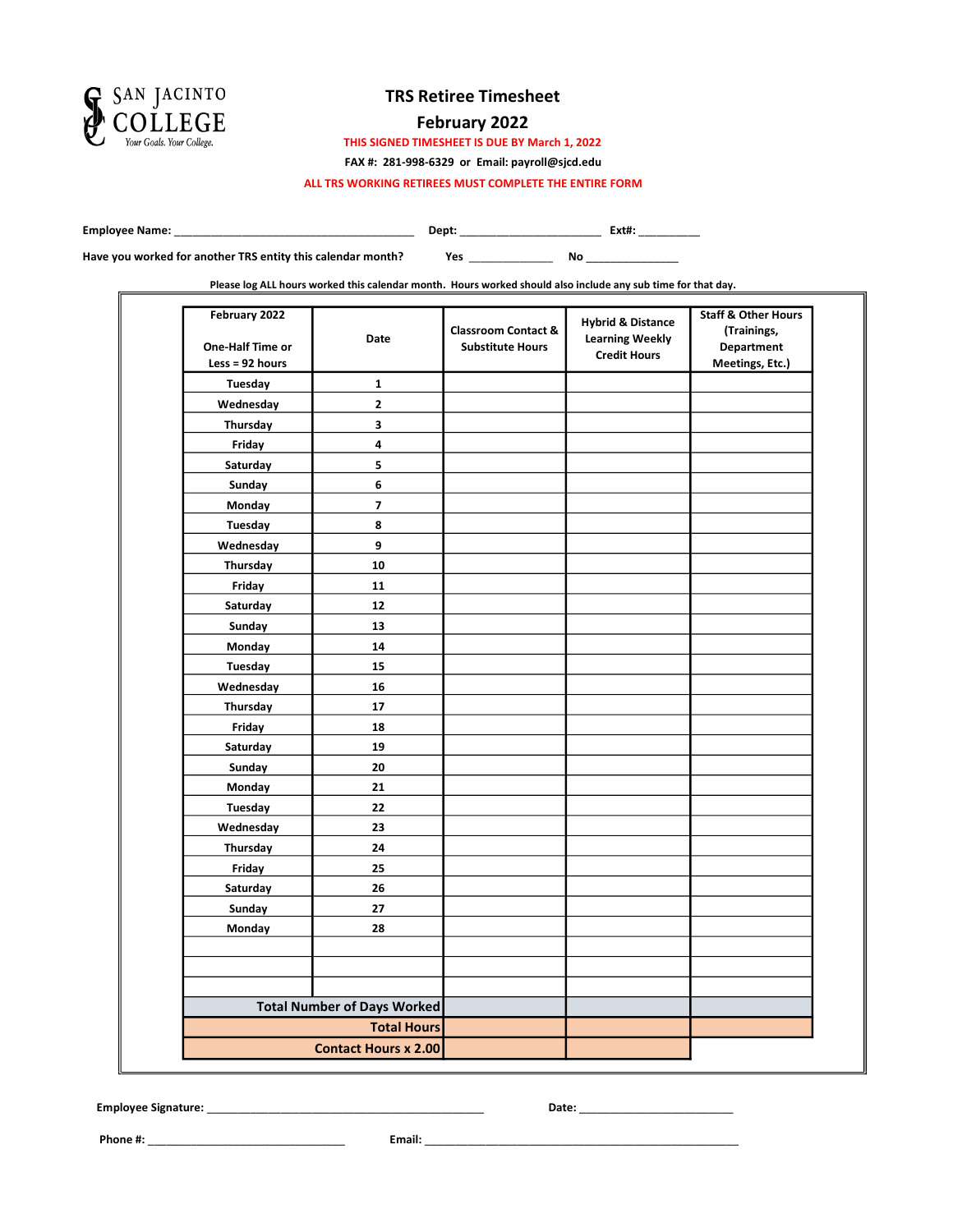

### March 2022

THIS SIGNED TIMESHEET IS DUE BY April 1, 2022

FAX #: 281-998-6329 or Email: payroll@sjcd.edu

ALL TRS WORKING RETIREES MUST COMPLETE THE ENTIRE FORM

Employee Name: \_\_\_\_\_\_\_\_\_\_\_\_\_\_\_\_\_\_\_\_\_\_\_\_\_\_\_\_\_\_\_\_\_\_\_\_\_\_\_ Dept: \_\_\_\_\_\_\_\_\_\_\_\_\_\_\_\_\_\_\_\_\_\_\_ Ext#: \_\_\_\_\_\_\_\_\_\_

Have you worked for another TRS entity this calendar month?

Yes \_\_\_\_\_\_\_\_\_\_\_\_\_\_\_ No \_\_\_\_\_\_\_\_\_\_\_\_\_\_\_

Please log ALL hours worked this calendar month. Hours worked should also include any sub time for that day.

| <b>March 2022</b><br>One-Half Time or<br>Less = $92$ hours | Date                               | <b>Classroom Contact &amp;</b><br><b>Substitute Hours</b> | <b>Hybrid &amp; Distance</b><br><b>Learning Weekly</b><br><b>Credit Hours</b> | <b>Staff &amp; Other Hours</b><br>(Trainings,<br><b>Department</b><br>Meetings, Etc.) |
|------------------------------------------------------------|------------------------------------|-----------------------------------------------------------|-------------------------------------------------------------------------------|---------------------------------------------------------------------------------------|
| Tuesday                                                    | 1                                  |                                                           |                                                                               |                                                                                       |
| Wednesday                                                  | 2                                  |                                                           |                                                                               |                                                                                       |
| Thursday                                                   | 3                                  |                                                           |                                                                               |                                                                                       |
| Friday                                                     | 4                                  |                                                           |                                                                               |                                                                                       |
| Saturday                                                   | 5                                  |                                                           |                                                                               |                                                                                       |
| Sunday                                                     | 6                                  |                                                           |                                                                               |                                                                                       |
| Monday                                                     | 7                                  |                                                           |                                                                               |                                                                                       |
| Tuesday                                                    | 8                                  |                                                           |                                                                               |                                                                                       |
| Wednesday                                                  | 9                                  |                                                           |                                                                               |                                                                                       |
| Thursday                                                   | 10                                 |                                                           |                                                                               |                                                                                       |
| Friday                                                     | 11                                 |                                                           |                                                                               |                                                                                       |
| Saturday                                                   | 12                                 |                                                           |                                                                               |                                                                                       |
| Sunday                                                     | 13                                 |                                                           |                                                                               |                                                                                       |
| Monday                                                     | 14                                 |                                                           |                                                                               |                                                                                       |
| Tuesday                                                    | 15                                 |                                                           |                                                                               |                                                                                       |
| Wednesday                                                  | 16                                 |                                                           |                                                                               |                                                                                       |
| Thursday                                                   | 17                                 |                                                           |                                                                               |                                                                                       |
| Friday                                                     | 18                                 |                                                           |                                                                               |                                                                                       |
| Saturday                                                   | 19                                 |                                                           |                                                                               |                                                                                       |
| Sunday                                                     | 20                                 |                                                           |                                                                               |                                                                                       |
| Monday                                                     | 21                                 |                                                           |                                                                               |                                                                                       |
| Tuesday                                                    | 22                                 |                                                           |                                                                               |                                                                                       |
| Wednesday                                                  | 23                                 |                                                           |                                                                               |                                                                                       |
| Thursday                                                   | 24                                 |                                                           |                                                                               |                                                                                       |
| Friday                                                     | 25                                 |                                                           |                                                                               |                                                                                       |
| Saturday                                                   | 26                                 |                                                           |                                                                               |                                                                                       |
| Sunday                                                     | 27                                 |                                                           |                                                                               |                                                                                       |
| Monday                                                     | 28                                 |                                                           |                                                                               |                                                                                       |
| Tuesday                                                    | 29                                 |                                                           |                                                                               |                                                                                       |
| Wednesday                                                  | 30                                 |                                                           |                                                                               |                                                                                       |
| Thursday                                                   | 31                                 |                                                           |                                                                               |                                                                                       |
|                                                            | <b>Total Number of Days Worked</b> |                                                           |                                                                               |                                                                                       |
|                                                            | <b>Total Hours</b>                 |                                                           |                                                                               |                                                                                       |
|                                                            | <b>Contact Hours x 2.00</b>        |                                                           |                                                                               |                                                                                       |

Employee Signature: \_\_\_\_\_\_\_\_\_\_\_\_\_\_\_\_\_\_\_\_\_\_\_\_\_\_\_\_\_\_\_\_\_\_\_\_\_\_\_\_\_\_\_\_\_ Date: \_\_\_\_\_\_\_\_\_\_\_\_\_\_\_\_\_\_\_\_\_\_\_\_\_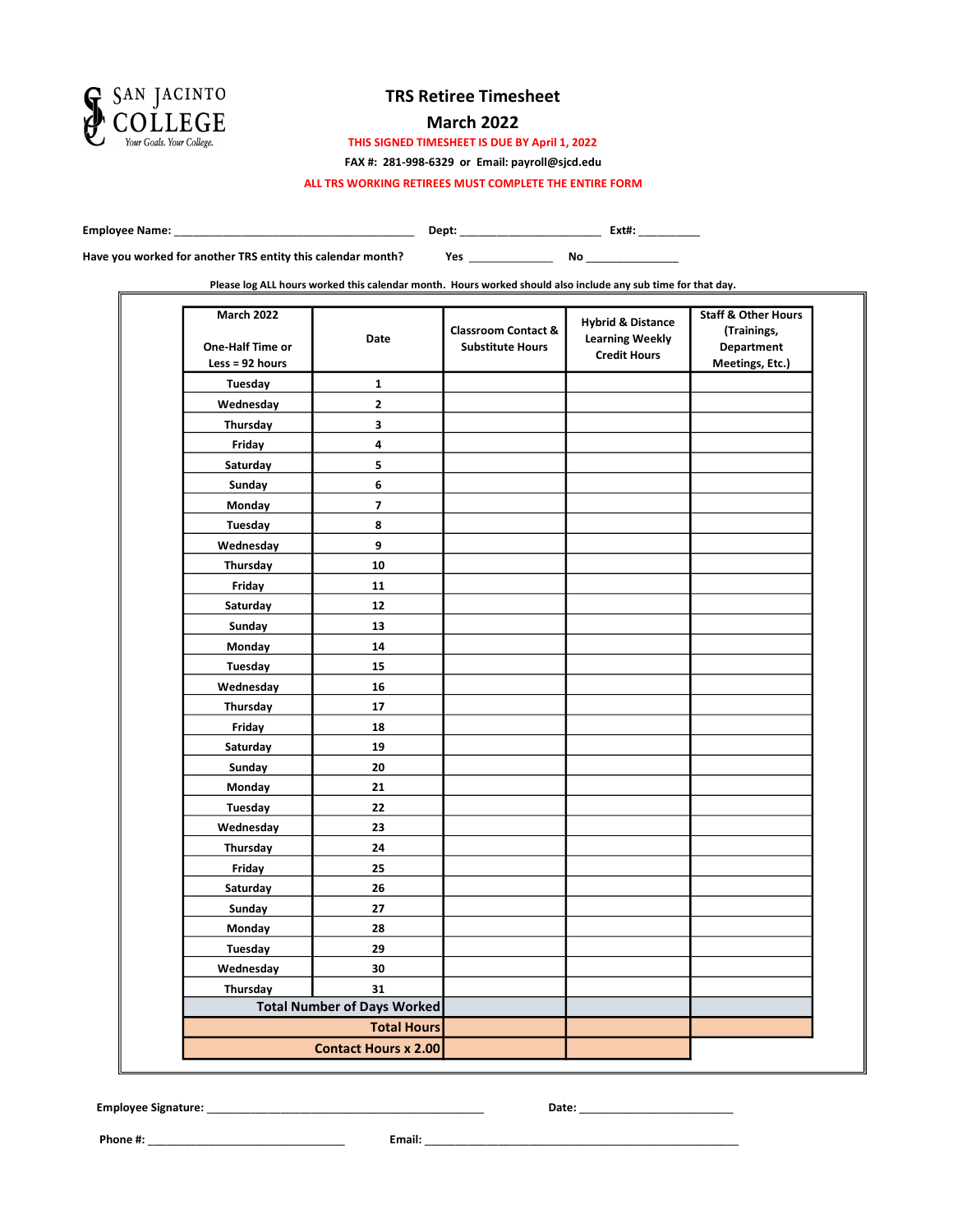

### April 2022

THIS SIGNED TIMESHEET IS DUE BY May 1, 2022

FAX #: 281-998-6329 or Email: payroll@sjcd.edu

ALL TRS WORKING RETIREES MUST COMPLETE THE ENTIRE FORM

Employee Name: \_\_\_\_\_\_\_\_\_\_\_\_\_\_\_\_\_\_\_\_\_\_\_\_\_\_\_\_\_\_\_\_\_\_\_\_\_\_\_ Dept: \_\_\_\_\_\_\_\_\_\_\_\_\_\_\_\_\_\_\_\_\_\_\_ Ext#: \_\_\_\_\_\_\_\_\_\_

Have you worked for another TRS entity this calendar month?

Yes \_\_\_\_\_\_\_\_\_\_\_\_\_\_\_ No \_\_\_\_\_\_\_\_\_\_\_\_\_\_\_

Please log ALL hours worked this calendar month. Hours worked should also include any sub time for that day.

| April 2022<br>One-Half Time or<br>Less = $92$ hours | Date                               | <b>Classroom Contact &amp;</b><br><b>Substitute Hours</b> | <b>Hybrid &amp; Distance</b><br><b>Learning Weekly</b><br><b>Credit Hours</b> | <b>Staff &amp; Other Hours</b><br>(Trainings,<br><b>Department</b><br>Meetings, Etc.) |
|-----------------------------------------------------|------------------------------------|-----------------------------------------------------------|-------------------------------------------------------------------------------|---------------------------------------------------------------------------------------|
| Friday                                              | 1                                  |                                                           |                                                                               |                                                                                       |
| Saturday                                            | $\overline{\mathbf{2}}$            |                                                           |                                                                               |                                                                                       |
| Sunday                                              | 3                                  |                                                           |                                                                               |                                                                                       |
| Monday                                              | 4                                  |                                                           |                                                                               |                                                                                       |
| Tuesday                                             | 5                                  |                                                           |                                                                               |                                                                                       |
| Wednesday                                           | 6                                  |                                                           |                                                                               |                                                                                       |
| Thursday                                            | $\overline{\mathbf{z}}$            |                                                           |                                                                               |                                                                                       |
| Friday                                              | 8                                  |                                                           |                                                                               |                                                                                       |
| Saturday                                            | 9                                  |                                                           |                                                                               |                                                                                       |
| Sunday                                              | 10                                 |                                                           |                                                                               |                                                                                       |
| Monday                                              | 11                                 |                                                           |                                                                               |                                                                                       |
| Tuesday                                             | 12                                 |                                                           |                                                                               |                                                                                       |
| Wednesday                                           | 13                                 |                                                           |                                                                               |                                                                                       |
| Thursday                                            | 14                                 |                                                           |                                                                               |                                                                                       |
| Friday                                              | 15                                 |                                                           |                                                                               |                                                                                       |
| Saturday                                            | 16                                 |                                                           |                                                                               |                                                                                       |
| Sunday                                              | 17                                 |                                                           |                                                                               |                                                                                       |
| Monday                                              | 18                                 |                                                           |                                                                               |                                                                                       |
| Tuesday                                             | 19                                 |                                                           |                                                                               |                                                                                       |
| Wednesday                                           | 20                                 |                                                           |                                                                               |                                                                                       |
| Thursday                                            | 21                                 |                                                           |                                                                               |                                                                                       |
| Friday                                              | 22                                 |                                                           |                                                                               |                                                                                       |
| Saturday                                            | 23                                 |                                                           |                                                                               |                                                                                       |
| Sunday                                              | 24                                 |                                                           |                                                                               |                                                                                       |
| Monday                                              | 25                                 |                                                           |                                                                               |                                                                                       |
| Tuesday                                             | 26                                 |                                                           |                                                                               |                                                                                       |
| Wednesday                                           | 27                                 |                                                           |                                                                               |                                                                                       |
| Thursday                                            | 28                                 |                                                           |                                                                               |                                                                                       |
| Friday                                              | 29                                 |                                                           |                                                                               |                                                                                       |
| Saturday                                            | 30                                 |                                                           |                                                                               |                                                                                       |
|                                                     |                                    |                                                           |                                                                               |                                                                                       |
|                                                     | <b>Total Number of Days Worked</b> |                                                           |                                                                               |                                                                                       |
|                                                     | <b>Total Hours</b>                 |                                                           |                                                                               |                                                                                       |
|                                                     | <b>Contact Hours x 2.00</b>        |                                                           |                                                                               |                                                                                       |

Employee Signature: \_\_\_\_\_\_\_\_\_\_\_\_\_\_\_\_\_\_\_\_\_\_\_\_\_\_\_\_\_\_\_\_\_\_\_\_\_\_\_\_\_\_\_\_\_ Date: \_\_\_\_\_\_\_\_\_\_\_\_\_\_\_\_\_\_\_\_\_\_\_\_\_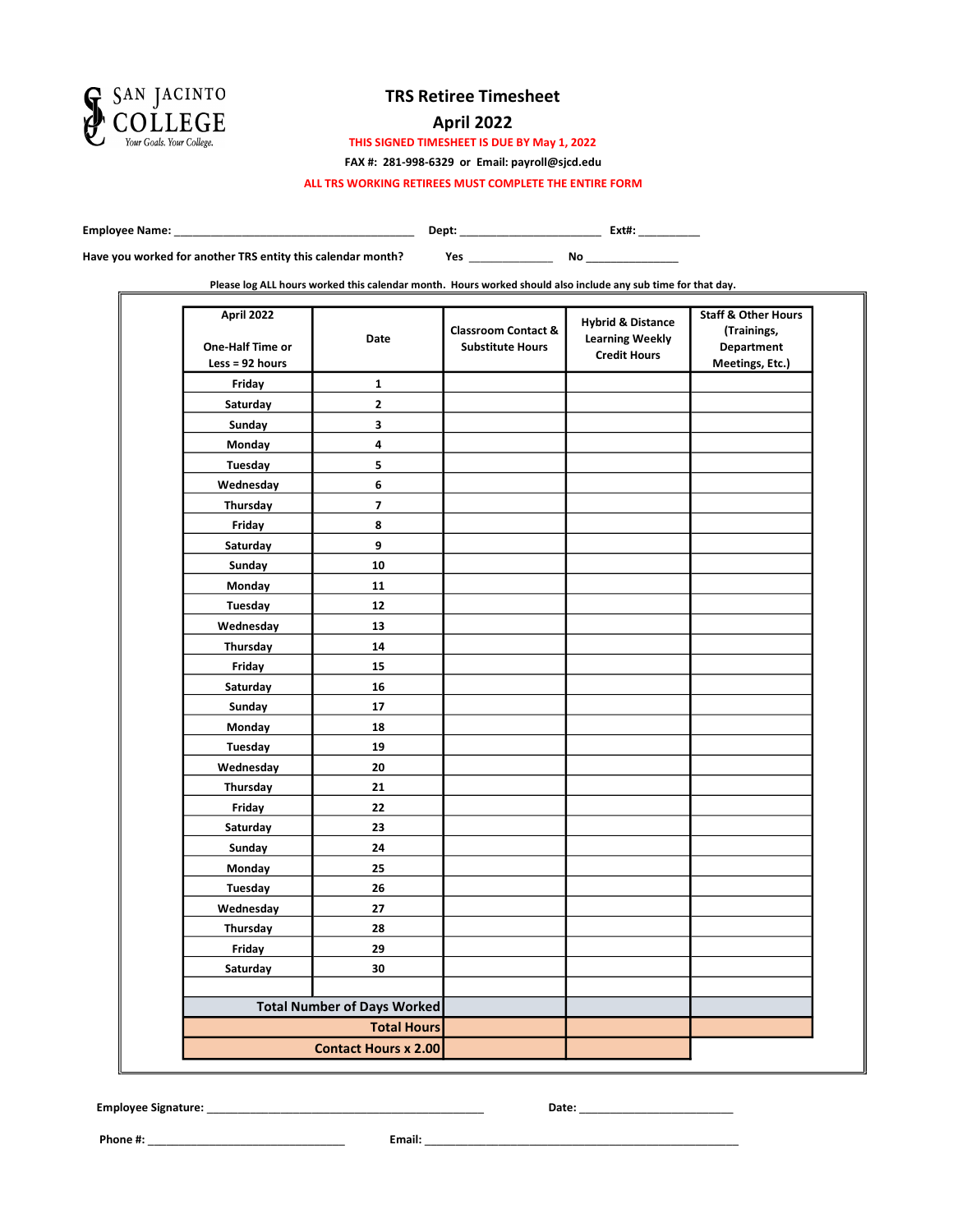

### May 2022

THIS SIGNED TIMESHEET IS DUE BY June 1, 2022

FAX #: 281-998-6329 or Email: payroll@sjcd.edu

ALL TRS WORKING RETIREES MUST COMPLETE THE ENTIRE FORM

Employee Name: \_\_\_\_\_\_\_\_\_\_\_\_\_\_\_\_\_\_\_\_\_\_\_\_\_\_\_\_\_\_\_\_\_\_\_\_\_\_\_ Dept: \_\_\_\_\_\_\_\_\_\_\_\_\_\_\_\_\_\_\_\_\_\_\_ Ext#: \_\_\_\_\_\_\_\_\_\_

Yes \_\_\_\_\_\_\_\_\_\_\_\_\_\_\_ No \_\_\_\_\_\_\_\_\_\_\_\_\_\_\_ Have you worked for another TRS entity this calendar month?

Please log ALL hours worked this calendar month. Hours worked should also include any sub time for that day.

| May 2022<br><b>One-Half Time or</b><br>Less = $92$ hours | Date                               | <b>Classroom Contact &amp;</b><br><b>Substitute Hours</b> | <b>Hybrid &amp; Distance</b><br><b>Learning Weekly</b><br><b>Credit Hours</b> | <b>Staff &amp; Other Hours</b><br>(Trainings,<br><b>Department</b><br>Meetings, Etc.) |
|----------------------------------------------------------|------------------------------------|-----------------------------------------------------------|-------------------------------------------------------------------------------|---------------------------------------------------------------------------------------|
| Sunday                                                   | 1                                  |                                                           |                                                                               |                                                                                       |
| Monday                                                   | 2                                  |                                                           |                                                                               |                                                                                       |
| <b>Tuesday</b>                                           | 3                                  |                                                           |                                                                               |                                                                                       |
| Wednesday                                                | 4                                  |                                                           |                                                                               |                                                                                       |
| Thursday                                                 | 5                                  |                                                           |                                                                               |                                                                                       |
| Friday                                                   | 6                                  |                                                           |                                                                               |                                                                                       |
| Saturday                                                 | 7                                  |                                                           |                                                                               |                                                                                       |
| Sunday                                                   | 8                                  |                                                           |                                                                               |                                                                                       |
| Monday                                                   | 9                                  |                                                           |                                                                               |                                                                                       |
| Tuesday                                                  | 10                                 |                                                           |                                                                               |                                                                                       |
| Wednesday                                                | 11                                 |                                                           |                                                                               |                                                                                       |
| Thursday                                                 | 12                                 |                                                           |                                                                               |                                                                                       |
| Friday                                                   | 13                                 |                                                           |                                                                               |                                                                                       |
| Saturday                                                 | 14                                 |                                                           |                                                                               |                                                                                       |
| Sunday                                                   | 15                                 |                                                           |                                                                               |                                                                                       |
| Monday                                                   | 16                                 |                                                           |                                                                               |                                                                                       |
| Tuesday                                                  | 17                                 |                                                           |                                                                               |                                                                                       |
| Wednesday                                                | 18                                 |                                                           |                                                                               |                                                                                       |
| Thursday                                                 | 19                                 |                                                           |                                                                               |                                                                                       |
| Friday                                                   | 20                                 |                                                           |                                                                               |                                                                                       |
| Saturday                                                 | 21                                 |                                                           |                                                                               |                                                                                       |
| Sunday                                                   | 22                                 |                                                           |                                                                               |                                                                                       |
| Monday                                                   | 23                                 |                                                           |                                                                               |                                                                                       |
| Tuesday                                                  | 24                                 |                                                           |                                                                               |                                                                                       |
| Wednesday                                                | 25                                 |                                                           |                                                                               |                                                                                       |
| Thursday                                                 | 26                                 |                                                           |                                                                               |                                                                                       |
| Friday                                                   | 27                                 |                                                           |                                                                               |                                                                                       |
| Saturday                                                 | 28                                 |                                                           |                                                                               |                                                                                       |
| Sunday                                                   | 29                                 |                                                           |                                                                               |                                                                                       |
| Monday                                                   | 30                                 |                                                           |                                                                               |                                                                                       |
| <b>Tuesday</b>                                           | 31                                 |                                                           |                                                                               |                                                                                       |
|                                                          | <b>Total Number of Days Worked</b> |                                                           |                                                                               |                                                                                       |
|                                                          | <b>Total Hours</b>                 |                                                           |                                                                               |                                                                                       |
|                                                          | <b>Contact Hours x 2.00</b>        |                                                           |                                                                               |                                                                                       |

Employee Signature: \_\_\_\_\_\_\_\_\_\_\_\_\_\_\_\_\_\_\_\_\_\_\_\_\_\_\_\_\_\_\_\_\_\_\_\_\_\_\_\_\_\_\_\_\_ Date: \_\_\_\_\_\_\_\_\_\_\_\_\_\_\_\_\_\_\_\_\_\_\_\_\_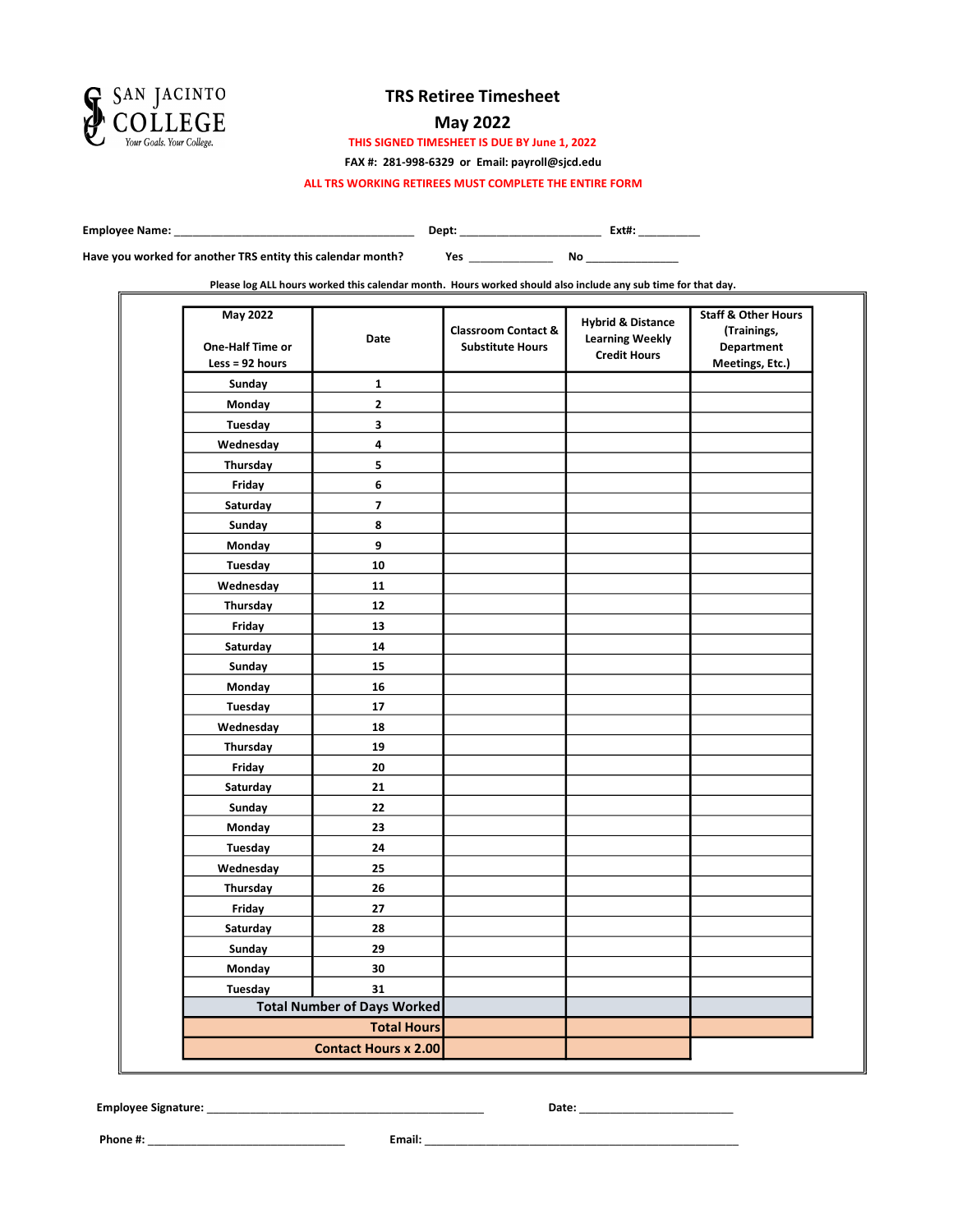

#### June 2022

THIS SIGNED TIMESHEET IS DUE BY July 1, 2022

FAX #: 281-998-6329 or Email: payroll@sjcd.edu

ALL TRS WORKING RETIREES MUST COMPLETE THE ENTIRE FORM

Employee Name: \_\_\_\_\_\_\_\_\_\_\_\_\_\_\_\_\_\_\_\_\_\_\_\_\_\_\_\_\_\_\_\_\_\_\_\_\_\_\_ Dept: \_\_\_\_\_\_\_\_\_\_\_\_\_\_\_\_\_\_\_\_\_\_\_ Ext#: \_\_\_\_\_\_\_\_\_\_

Have you worked for another TRS entity this calendar month?

Yes \_\_\_\_\_\_\_\_\_\_\_\_\_\_\_ No \_\_\_\_\_\_\_\_\_\_\_\_\_\_\_

Please log ALL hours worked this calendar month. Hours worked should also include any sub time for that day.

| <b>June 2022</b><br>One-Half Time or<br>Less = $92$ hours | Date                               | <b>Classroom Contact &amp;</b><br><b>Substitute Hours</b> | <b>Hybrid &amp; Distance</b><br><b>Learning Weekly</b><br><b>Credit Hours</b> | <b>Staff &amp; Other Hours</b><br>(Trainings,<br><b>Department</b><br>Meetings, Etc.) |
|-----------------------------------------------------------|------------------------------------|-----------------------------------------------------------|-------------------------------------------------------------------------------|---------------------------------------------------------------------------------------|
| Wednesday                                                 | $\mathbf 1$                        |                                                           |                                                                               |                                                                                       |
| Thursday                                                  | $\mathbf 2$                        |                                                           |                                                                               |                                                                                       |
| Friday                                                    | 3                                  |                                                           |                                                                               |                                                                                       |
| Saturday                                                  | 4                                  |                                                           |                                                                               |                                                                                       |
| Sunday                                                    | 5                                  |                                                           |                                                                               |                                                                                       |
| Monday                                                    | 6                                  |                                                           |                                                                               |                                                                                       |
| Tuesday                                                   | $\overline{\mathbf{z}}$            |                                                           |                                                                               |                                                                                       |
| Wednesday                                                 | 8                                  |                                                           |                                                                               |                                                                                       |
| Thursday                                                  | 9                                  |                                                           |                                                                               |                                                                                       |
| Friday                                                    | 10                                 |                                                           |                                                                               |                                                                                       |
| Saturday                                                  | 11                                 |                                                           |                                                                               |                                                                                       |
| Sunday                                                    | $12$                               |                                                           |                                                                               |                                                                                       |
| Monday                                                    | 13                                 |                                                           |                                                                               |                                                                                       |
| <b>Tuesday</b>                                            | 14                                 |                                                           |                                                                               |                                                                                       |
| Wednesday                                                 | 15                                 |                                                           |                                                                               |                                                                                       |
| Thursday                                                  | 16                                 |                                                           |                                                                               |                                                                                       |
| Friday                                                    | 17                                 |                                                           |                                                                               |                                                                                       |
| Saturday                                                  | 18                                 |                                                           |                                                                               |                                                                                       |
| Sunday                                                    | 19                                 |                                                           |                                                                               |                                                                                       |
| Monday                                                    | 20                                 |                                                           |                                                                               |                                                                                       |
| Tuesday                                                   | 21                                 |                                                           |                                                                               |                                                                                       |
| Wednesday                                                 | 22                                 |                                                           |                                                                               |                                                                                       |
| Thursday                                                  | 23                                 |                                                           |                                                                               |                                                                                       |
| Friday                                                    | 24                                 |                                                           |                                                                               |                                                                                       |
| Saturday                                                  | 25                                 |                                                           |                                                                               |                                                                                       |
| Sunday                                                    | 26                                 |                                                           |                                                                               |                                                                                       |
| Monday                                                    | 27                                 |                                                           |                                                                               |                                                                                       |
| Tuesday                                                   | 28                                 |                                                           |                                                                               |                                                                                       |
| Wednesday                                                 | 29                                 |                                                           |                                                                               |                                                                                       |
| Thursday                                                  | 30                                 |                                                           |                                                                               |                                                                                       |
|                                                           |                                    |                                                           |                                                                               |                                                                                       |
|                                                           | <b>Total Number of Days Worked</b> |                                                           |                                                                               |                                                                                       |
|                                                           | <b>Total Hours</b>                 |                                                           |                                                                               |                                                                                       |
|                                                           | <b>Contact Hours x 2.00</b>        |                                                           |                                                                               |                                                                                       |

Employee Signature: \_\_\_\_\_\_\_\_\_\_\_\_\_\_\_\_\_\_\_\_\_\_\_\_\_\_\_\_\_\_\_\_\_\_\_\_\_\_\_\_\_\_\_\_\_ Date: \_\_\_\_\_\_\_\_\_\_\_\_\_\_\_\_\_\_\_\_\_\_\_\_\_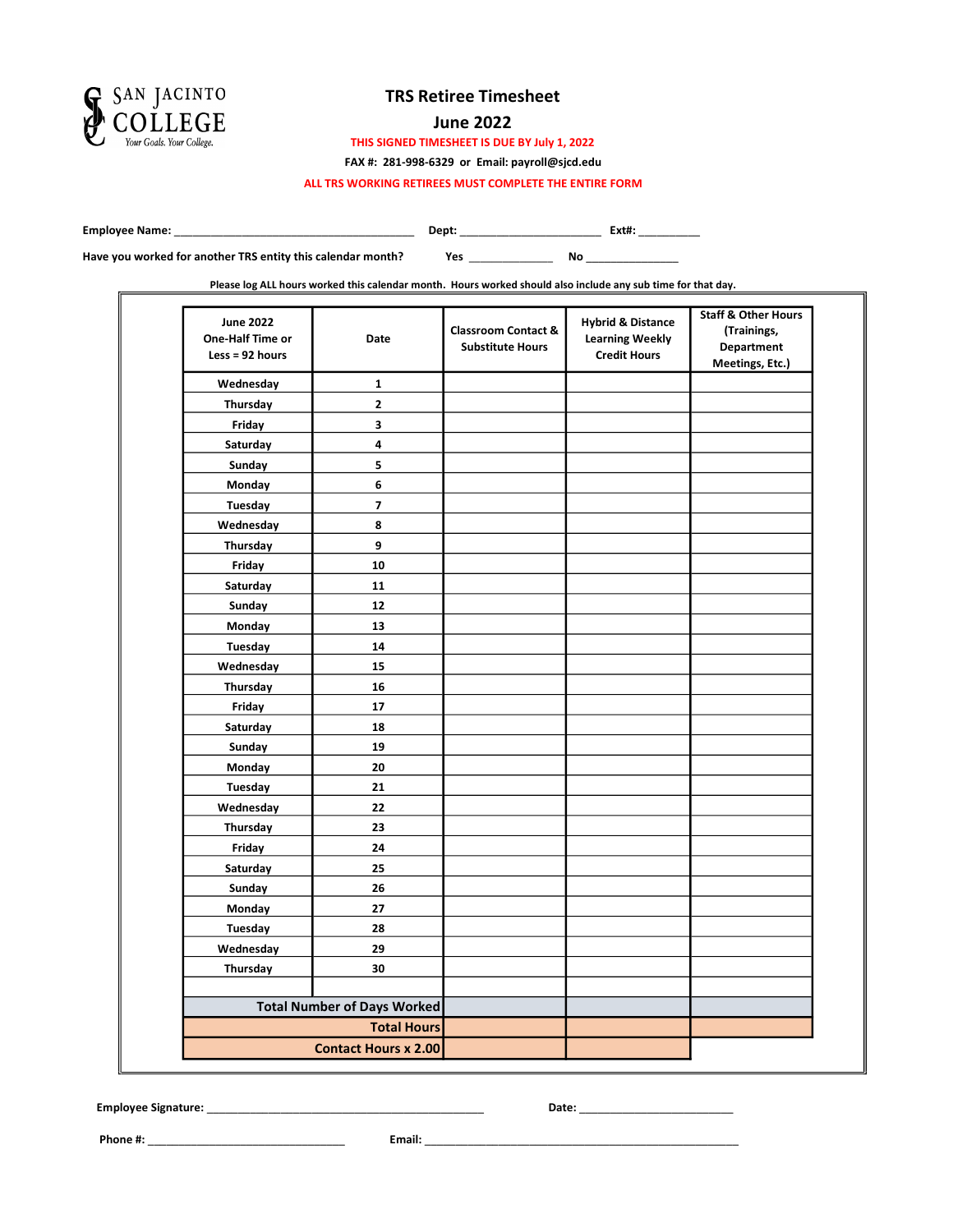

### July 2022

THIS SIGNED TIMESHEET IS DUE BY August 1, 2022

FAX #: 281-998-6329 or Email: payroll@sjcd.edu

ALL TRS WORKING RETIREES MUST COMPLETE THE ENTIRE FORM

Employee Name: \_\_\_\_\_\_\_\_\_\_\_\_\_\_\_\_\_\_\_\_\_\_\_\_\_\_\_\_\_\_\_\_\_\_\_\_\_\_\_ Dept: \_\_\_\_\_\_\_\_\_\_\_\_\_\_\_\_\_\_\_\_\_\_\_ Ext#: \_\_\_\_\_\_\_\_\_\_

Have you worked for another TRS entity this calendar month?

Yes \_\_\_\_\_\_\_\_\_\_\_\_\_\_\_ No \_\_\_\_\_\_\_\_\_\_\_\_\_\_\_

Please log ALL hours worked this calendar month. Hours worked should also include any sub time for that day.

| <b>July 2022</b><br>One-Half Time or<br>Less = $92$ hours | Date                               | <b>Classroom Contact &amp;</b><br><b>Substitute Hours</b> | <b>Hybrid &amp; Distance</b><br><b>Learning Weekly</b><br><b>Credit Hours</b> | <b>Staff &amp; Other Hours</b><br>(Trainings,<br>Department<br>Meetings, Etc.) |
|-----------------------------------------------------------|------------------------------------|-----------------------------------------------------------|-------------------------------------------------------------------------------|--------------------------------------------------------------------------------|
| Friday                                                    | $\mathbf{1}$                       |                                                           |                                                                               |                                                                                |
| Saturday                                                  | $\mathbf{2}$                       |                                                           |                                                                               |                                                                                |
| Sunday                                                    | 3                                  |                                                           |                                                                               |                                                                                |
| Monday                                                    | 4                                  |                                                           |                                                                               |                                                                                |
| Tuesday                                                   | 5                                  |                                                           |                                                                               |                                                                                |
| Wednesday                                                 | 6                                  |                                                           |                                                                               |                                                                                |
| Thursday                                                  | 7                                  |                                                           |                                                                               |                                                                                |
| Friday                                                    | 8                                  |                                                           |                                                                               |                                                                                |
| Saturday                                                  | 9                                  |                                                           |                                                                               |                                                                                |
| Sunday                                                    | 10                                 |                                                           |                                                                               |                                                                                |
| Monday                                                    | 11                                 |                                                           |                                                                               |                                                                                |
| Tuesday                                                   | 12                                 |                                                           |                                                                               |                                                                                |
| Wednesday                                                 | 13                                 |                                                           |                                                                               |                                                                                |
| Thursday                                                  | 14                                 |                                                           |                                                                               |                                                                                |
| Friday                                                    | 15                                 |                                                           |                                                                               |                                                                                |
| Saturday                                                  | 16                                 |                                                           |                                                                               |                                                                                |
| Sunday                                                    | 17                                 |                                                           |                                                                               |                                                                                |
| Monday                                                    | 18                                 |                                                           |                                                                               |                                                                                |
| Tuesday                                                   | 19                                 |                                                           |                                                                               |                                                                                |
| Wednesday                                                 | 20                                 |                                                           |                                                                               |                                                                                |
| Thursday                                                  | 21                                 |                                                           |                                                                               |                                                                                |
| Friday                                                    | 22                                 |                                                           |                                                                               |                                                                                |
| Saturday                                                  | 23                                 |                                                           |                                                                               |                                                                                |
| Sunday                                                    | 24                                 |                                                           |                                                                               |                                                                                |
| Monday                                                    | 25                                 |                                                           |                                                                               |                                                                                |
| Tuesday                                                   | 26                                 |                                                           |                                                                               |                                                                                |
| Wednesday                                                 | 27                                 |                                                           |                                                                               |                                                                                |
| Thursday                                                  | 28                                 |                                                           |                                                                               |                                                                                |
| Friday                                                    | 29                                 |                                                           |                                                                               |                                                                                |
| Saturday                                                  | 30                                 |                                                           |                                                                               |                                                                                |
| Sunday                                                    | 31                                 |                                                           |                                                                               |                                                                                |
|                                                           | <b>Total Number of Days Worked</b> |                                                           |                                                                               |                                                                                |
|                                                           | <b>Total Hours</b>                 |                                                           |                                                                               |                                                                                |
|                                                           | <b>Contact Hours x 2.00</b>        |                                                           |                                                                               |                                                                                |

Employee Signature: \_\_\_\_\_\_\_\_\_\_\_\_\_\_\_\_\_\_\_\_\_\_\_\_\_\_\_\_\_\_\_\_\_\_\_\_\_\_\_\_\_\_\_\_\_ Date: \_\_\_\_\_\_\_\_\_\_\_\_\_\_\_\_\_\_\_\_\_\_\_\_\_